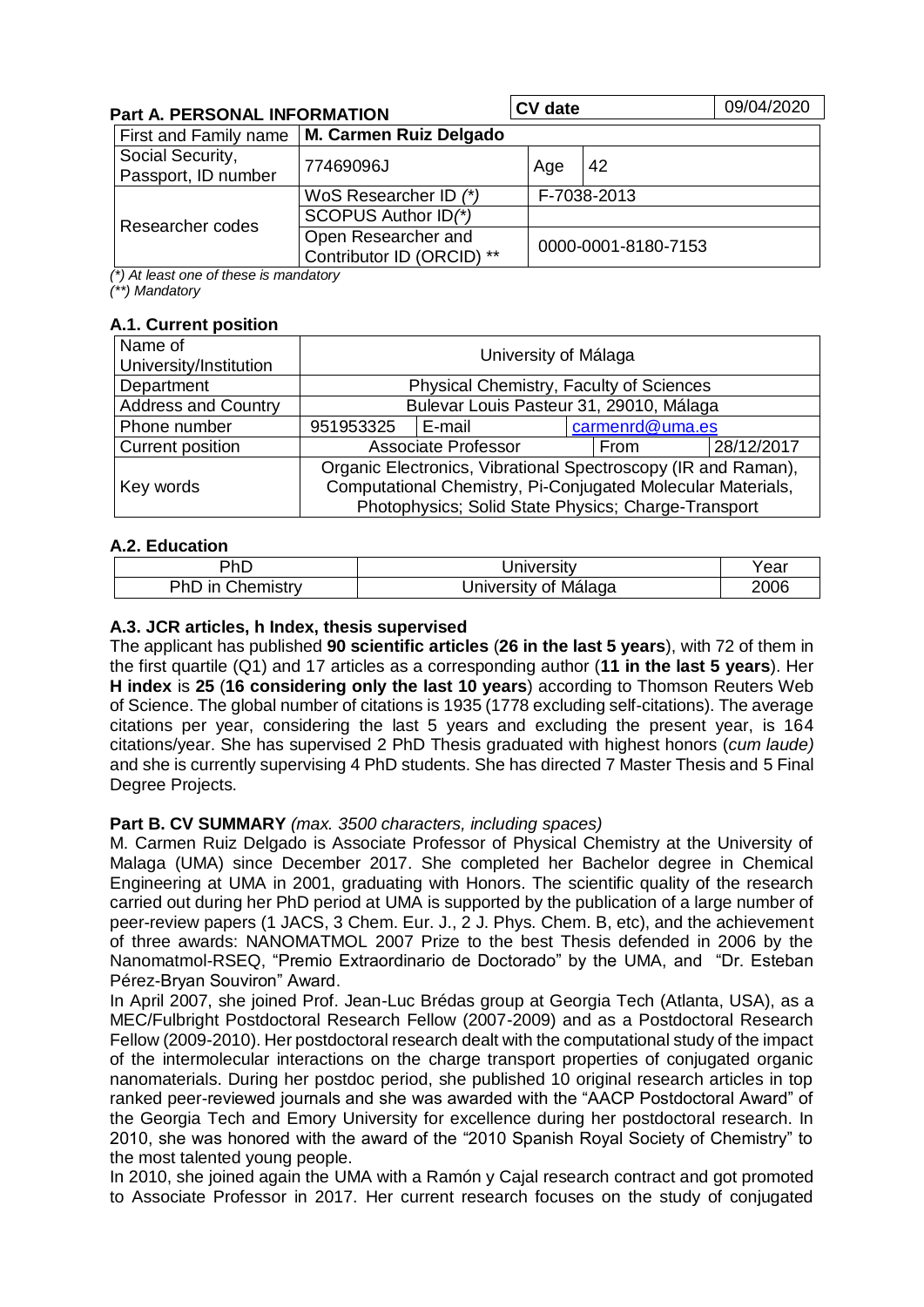materials for organic electronics and photonics, combining physico-chemical analyses (her PhD expertise) with molecular modeling study (her postdoc expertise).

She has published 90 original research papers (72 of them in the first quartile Q1), including 7 J. Am. Chem. Soc., 4 Chem. Mater., 1 Chem. Sci., 13 Chem. Eur. J., etc, and one book chapter. In the last 5 years, she published 26 scientific articles with 11 articles as a corresponding author. Her H index is 25. In 2018, one of her papers has been featured in the front cover and another one was selected as hot paper in high impact factor journals. She has presented more than 85 contributions in national and international conferences, including 22 oral communications (6 invited talks). She has delivered 8 invited talks in national and international Universities.

She has participated in 12 research projects funded with public funds from the Spanish Ministry (5), Junta de Andalucía (4), European project (1) and USA projects (2). The applicant has currently recognized 2 research "sexenios". She has coadvised 2 PhD Thesis, along with 4 PhD currently in progress. She has also supervised the research stays of 3 PhD students from the Politechnico di Milano, University of Stuttgart and University of Brasilia. She has taught more than 900 hours in different physico-chemical courses in Chemistry and Chemical Engineering bachelors and Master degree. In addition, the applicant frequently participates in dissemination activities aim to make visible the scientific results to the society and/or to support the gender equlity and women´s empowerment. In this regard, she has participated in events such "La Noche Europea de los Investigadores" or "Female Leaders in Science" since 2016. Since March 2017 she is Adjunct Vice-Rector for Research Staff at the University of Málaga.

# **Part C. RELEVANT MERITS**

## **C.1. Publications (including books)**

## **Selected publications from the last 10 years**

1. TITLE: Effect of the Linkage Position on the Conjugation Length of Truxene-Based Porous Polymers: Implications for Their Sensing Performance of Nitroaromatics.

AUTHORS: M. Echeverri, S. Gámez-Valenzuela, R.C. González-Cano, J. Guadalupe, S. Cortijo-Campos, J.T.L. Navarrete, M. Iglesias, M. Carmen Ruiz Delgado\*, Berta Gómez-Lor JOURNAL REFERENCE: Chem. Mater., 31, 6971 (2019)

\*M. Carmen Ruiz Delgado is corresponding author

**2.** TITLE**:** Fused donor-acceptor pi-conjugated diazatruxenones: synthesis and electronic properties

AUTHORS: Ángela Benito-Hernández, Mardia T. El-Sayed, Juan T. López Navarrete, M. Carmen Ruiz Delgado\* and Berta Gómez-Lor.

JOURNAL REFERENCE: Org. Chem. Front., 5, 1748 (2018) (*front cover*)

\*M. Carmen Ruiz Delgado is corresponding author

**3.** TITLE: High‐Mobility Self‐Assembling Truxenone‐Based n‐Type Organic Semiconductors

AUTHORS: Sandra Gómez‐Esteban, Angela Benito‐Hernández, Roberto Termine, Gunther Hennrich, Juan T. López Navarrete, M. Carmen Ruiz Delgado\*, Attilio Golemme, Berta Gómez‐Lor

JOURNAL REFERENCE: Chemistry A European Journal 24, 3576 (2018) (*hot paper*)

\*M. Carmen Ruiz Delgado is corresponding author

**4.** TITLE: New Multiresponsive Chromic Soft Materials: Dynamic Interconversion of Short 2,7- Dicyanomethylenecarbazole-Based Biradicaloid and the Corresponding Cyclophane Tetramer AUTHORS: Deliang Wang, Cristina Capel Ferrón, Jie Li, Sergio Gámez-Valenzuela, Rocio Ponce Ortiz, Juan T. López Navarrete, Víctor Hernández Jolín, Xiaodi Yang, Miriam Peña Álvarez, Valentín García Baonza, Frantisek Hartl, M. Carmen Ruiz Delgado\*, Hongxiang Li JOURNAL REFERENCE: Chemistry A European Journal 23, 13776 (2017)

\*M. Carmen Ruiz Delgado is corresponding author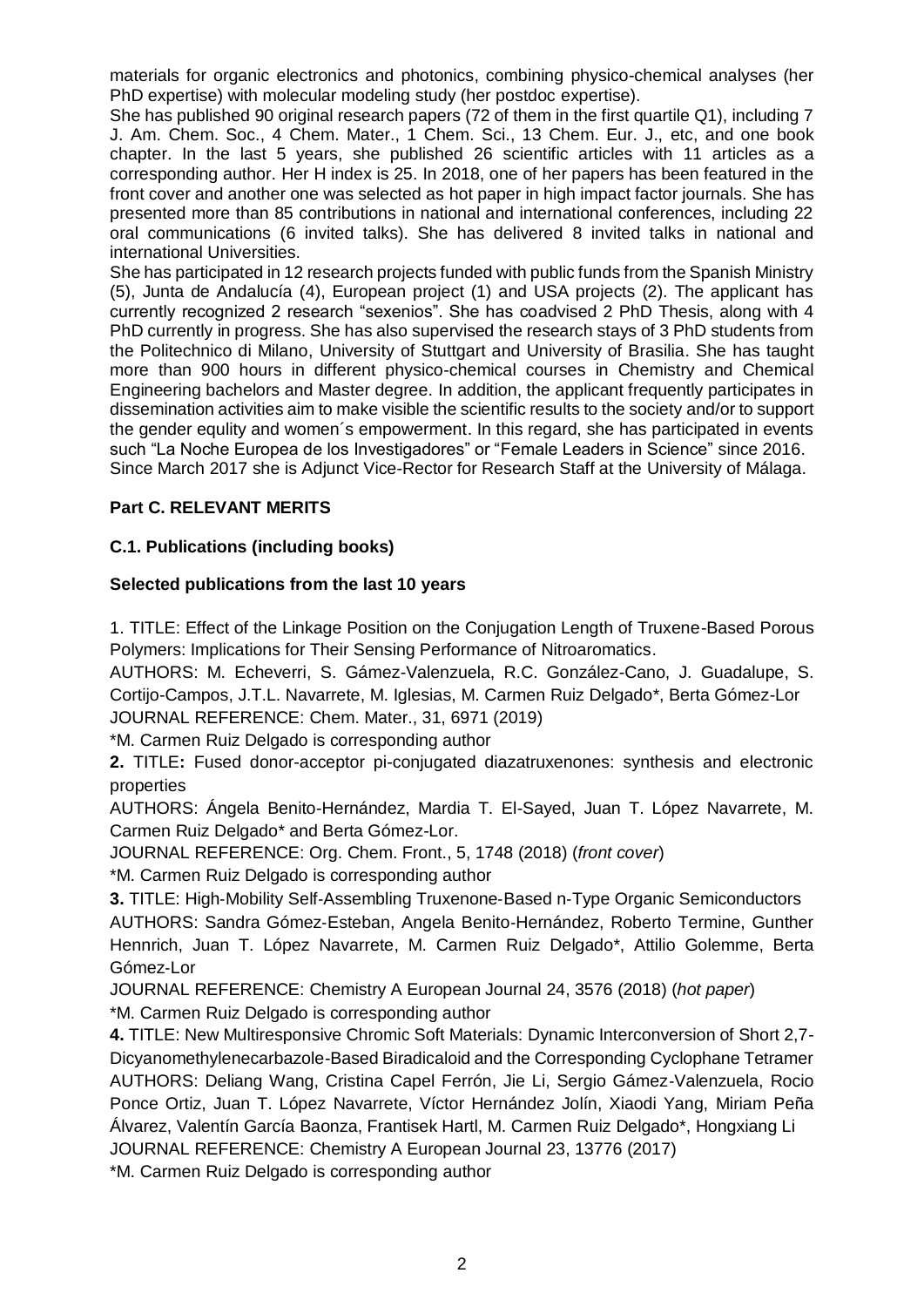**5.** TITLE: The Raman fingerprint of cyclic conjugation: the case of the stabilization of cations and dications in cycloparaphenylenes.

AUTHORS: Miriam Peña Alvarez, M. Carmen Ruiz Delgado, Mercedes Taravillo, Valentin G. Baonza, Juan T. López Navarrete, Paul Evans, Ramesh Jasti, Shigeru Yamago, Miklos Kertesz, Juan Casado

JOURNAL REFERENCE: Chemical Science*,* 7, 3494 (2016)

**6.** TITLE: Triindole-Bridge-Triindole Dimers as Models for Two Dimensional Microporous **Polymers** 

AUTHORS: Constanza Ruiz; Juan T. López Navarrete; M. Carmen Ruiz Delgado\*, Berta Gomez-Lor.

JOURNAL REFERENCE: Organic Letters, 17, 2258 (2015)

\*M. Carmen Ruiz Delgado is corresponding autor

**7.** TITLE**:** Multistep pi-Dimerization of Tetrakis(n-decyl)-heptathienoacene Radical Cations: A Combined Experimental and Theoretical Study.

AUTHORS: Cristina Capel Ferrón; Marçal Capdevila-Cortada; Russell Balster; František Hartl; Weijun Niu; Mingqian He; Juan J. Novoa; Juan T. López Navarrete; Víctor Hernández; M. Carmen Ruiz Delgado\*

JOURNAL REFERENCE: Chemistry A European Journal, 20, 10351 (2014)

\*M. Carmen Ruiz Delgado is corresponding autor

**8** TITLE: Substituent and counterion effects on the formation of pi-dimer dications of endcapped heptathienoacenes.

AUTHORS: C. Capel Ferrón; M. Carmen Ruiz Delgado\*; V. Hernández; J. T. López Navarrete; B. Vercelli; G. Zotti; M. Capdevila Cortada; J. J. Novoa; W. Niu; M. He; F. Hartl ; J. T. López Navarrete

JOURNAL REFERENCE: Chemical Communications, 2011, 47, 12622–12624 (2011)

\*M. Carmen Ruiz Delgado is corresponding author

**9.** TITLE: Transition from Tunneling to Hopping Transport in Long, Conjugated Oligo-imine Wires Connected to Metals.

AUTHORS: S.H. Choi, C. Risko, M.C. Ruiz Delgado, B. Kim, J.L. Brédas and C. Daniel Frisbie. JOURNAL REFERENCE: J. Am. Chem. Soc. 132, 4358-4368 (2010)

**10.** TITLE: Tuning the Charge-Transport Parameters of Perylene Diimide Single Crystals via End and/or Core Functionalization: A Density Functional Theory Investigation.

AUTHORS: M. Carmen Ruiz Delgado, E.G. Kim. D.A. da Silva Filho, J.L. Brédas.

JOURNAL REFERENCE: J. Am. Chem. Soc. 132, 3375-3387 (2010)

# **C.2. Research projects and grants**

1. TITLE: "Mejora de la Eficiencia de Dispositivos Electrónicos Orgánicos: Estudio de los Procesos Químico-Físicos claves para su Funcionamiento".

FINANCIAL ENTITY: Junta de Andalucía.

IP: Rocío Ponce Ortiz y M. Carmen Ruiz Delgado

AFFILIATION ENTITY: Universidad de Málaga

DATES: 1/09/2019-31/08/2021

AMOUNT: 71.933,41 €.

PARTICIPATION: IP

2. TITLE: Búsqueda de nuevos materiales derivados de heterociclos multifuncionales con propiedades como guía de onda y en OFETs REFERENCE: SBPLY/17/180501/000189 IP: Rocío Ponce Ortiz y Pilar Prieto Núñez-Polo FINANCIAL ENTITY: Junta de Comunidades de Castilla la Mancha AFFILIATION ENTITY: Universidad de Málaga y Universidad de Castilla la Mancha DATES: 1/09/2018-31/08/2021